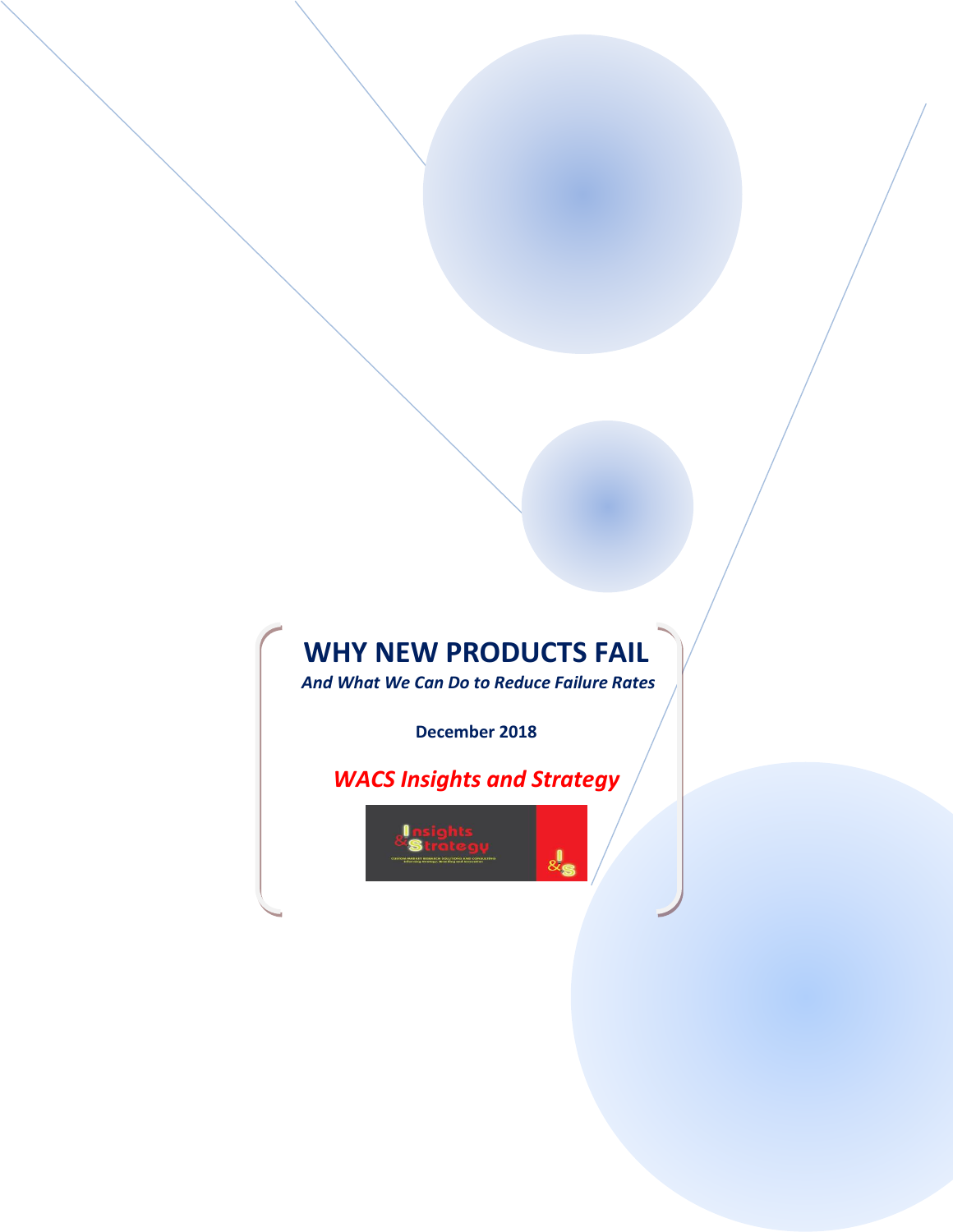# **NEW PRODUCT FAILURE RATES ABOUND**

### **With all the focus and emphasis on New Products, a troubling trend remains: a perennially high 80% new products failure rate.**

- 1. Failure rates vary among industries, ranging from 35 percent for healthcare to 49 percent and higher for consumer goods. Successful new product launches are exceptional, not the rule.
- 2. A Nielsen study showed that 63% of consumers LIKE when manufacturers offer new products, so there is pressure for companies to continue their new product launch campaigns.
- 3. About 75% of consumer packaged goods and retail products fail to earn even \$7.5 million during their first year. This is in part because of the intransigence of consumer shopping habits.
- 4. The consultant Jack Trout has found that American families, on average, repeatedly buy the same 150 items, which constitute as much as 85% of their household needs; it's hard to get something new on the radar.
- 5. Even P&G routinely whiffs with product rollouts. Less than 3% of new consumer packaged goods exceed first-year sales of \$50 million—considered the benchmark of a highly successful launch.
- 6. And products that start out strong may have trouble sustaining success: We looked at more than 70 top products in the Most Memorable New Product Launch survey for the years 2002 through 2008. A dozen of them are already off the market. The importance of innovation can be summarized by 3M's CEO stating that 40% of their revenue in 2017 resulted from products that had not even existed 5 years ago. In some innovation circles, it is suggested that to be considered an innovative company, at least one-third of a company's revenues should come from products developed within the last three years.
- 7. Innovation seems to be the business imperative of this decade and beyond. Companies are pouring millions of investment dollars into innovation labs to focus on product and service innovation. So, in view of all this, why the high failure rate?

# **WHY SO MANY PRODUCTS FAIL, AND IT'S NOT ALWAYS THE PRODUCT**

The ability of an organization to systematically ideate, design, develop and launch a new product or service successfully is paramount to survival. So then, why do so many companies endure failure after failure in their new product introductions? Why do so many new products fail and what are companies doing wrong in their approach to designing, developing and launching new products?

Based on our own new product experiences over the past two decades in the areas of ideation, concept optimization, product optimization, price elasticity and optimization and evaluation of requisite marketing and launch elements, we've observed dozens of common causes of innovation failure that often don't get the attention they deserve. And most of these failures have less to do with the product itself than you might think. We have listed and dissected 14 such causes and hinted at a minimum of at least a dozen more in this document.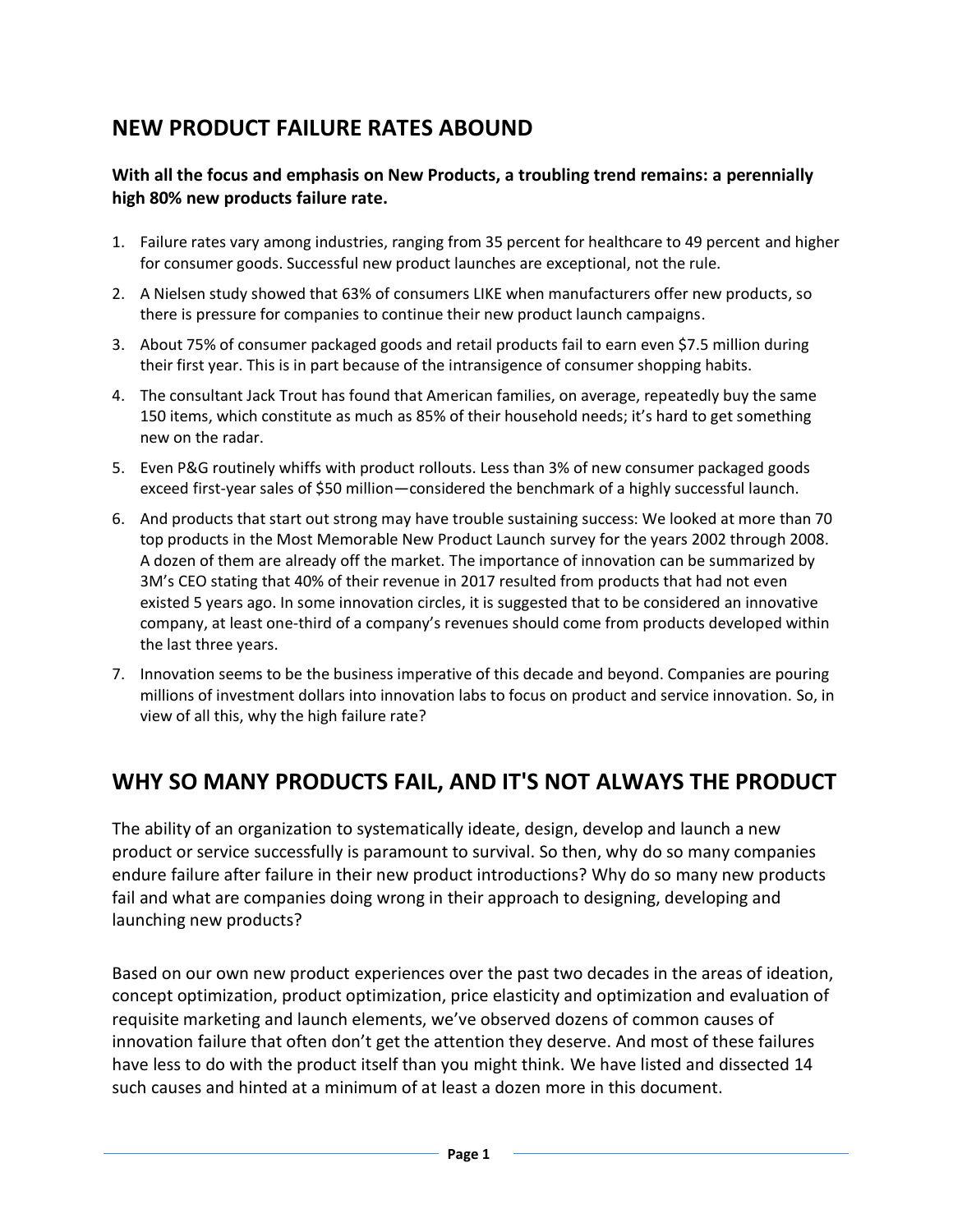1. **There can be dozens of reasons why any one particular product fails (flawed product design, overpricing, pricing elasticity miscalculations, ineffective marketing, mis-targeted consumer segments, lack of understanding of consumer needs, assorted other marketing mix factors, etc.), but the high failure rate of new products often boils down to a lack of understanding of who the optimal customers are and what their most critically important needs and wants are. And the undertaking of determining what these needs and wants are often comes too late in relation to the milestones of the entire new product program.**

While market research, qualitative exploration, purposive ideation and concept-product testing can guide the design and development process, from our experience, we have seen that customer input often comes too little and too late and involves too small a sample size. In fact, in so many of the cases we've witnessed, reliable customer feedback often comes only once the product has hit the market.

The most surefire protocol to properly assess what your customers want relative to your new products is quite simple…involve them in the product development and design ideational and evaluation phases*early and often*. Companies like Unilever, General Mills, P&G, Coca Cola, SC Johnson, Anheuser Busch and Starbucks have recognized how using current and future customers' perspectives to co-create new products leads to much higher success rates.

### 2. **Often times, the factors leading to failure are less related to the product itself and more involved with the types of customers utilized in early phase research.**

Research carried out by the Kellogg School of Management

[\(https://insight.kellogg.northwestern.edu/article/the\\_customers\\_you\\_do\\_not\\_want\)](https://insight.kellogg.northwestern.edu/article/the_customers_you_do_not_want) found that it is just as important to pay attention to who the customers are as it is to track how they react to the product itself. They found that while feedback can play a vital role in determining whether or not a new product will be successful, there is a unique subset of customers who are consistently attracted to products doomed to fail. The study refers to these customers as 'harbingers of failure'. By studying major retailer loyalty card programs, the researchers were able to learn that new products' chances of success depended not only on how much is sold, but also on the typology and quality of customers who are buying. What these findings reveal is that to successfully involve customers in the development process requires an extra step. As Eric Anderson explains:

'These are products where a manufacturer went out, they did concept testing, they talked to customers, they brought it to retailers, and the retailers piloted it in their stores. The retailers said yes, it's a product we want to roll out to our entire chain and then it doesn't last very long. What seems to be happening is that these customers have preferences that might be non-mainstream, or as we like to put it, they're not representative of the overall population.'

To avoid this problem, Anderson and his colleagues found that it was important to have a more rounded sense of who your customers are when they are providing feedback. Engaging with them over the long-term and having a sense of how they interact with other products and brands help to avoid customers whose taste is not reflective of a larger population.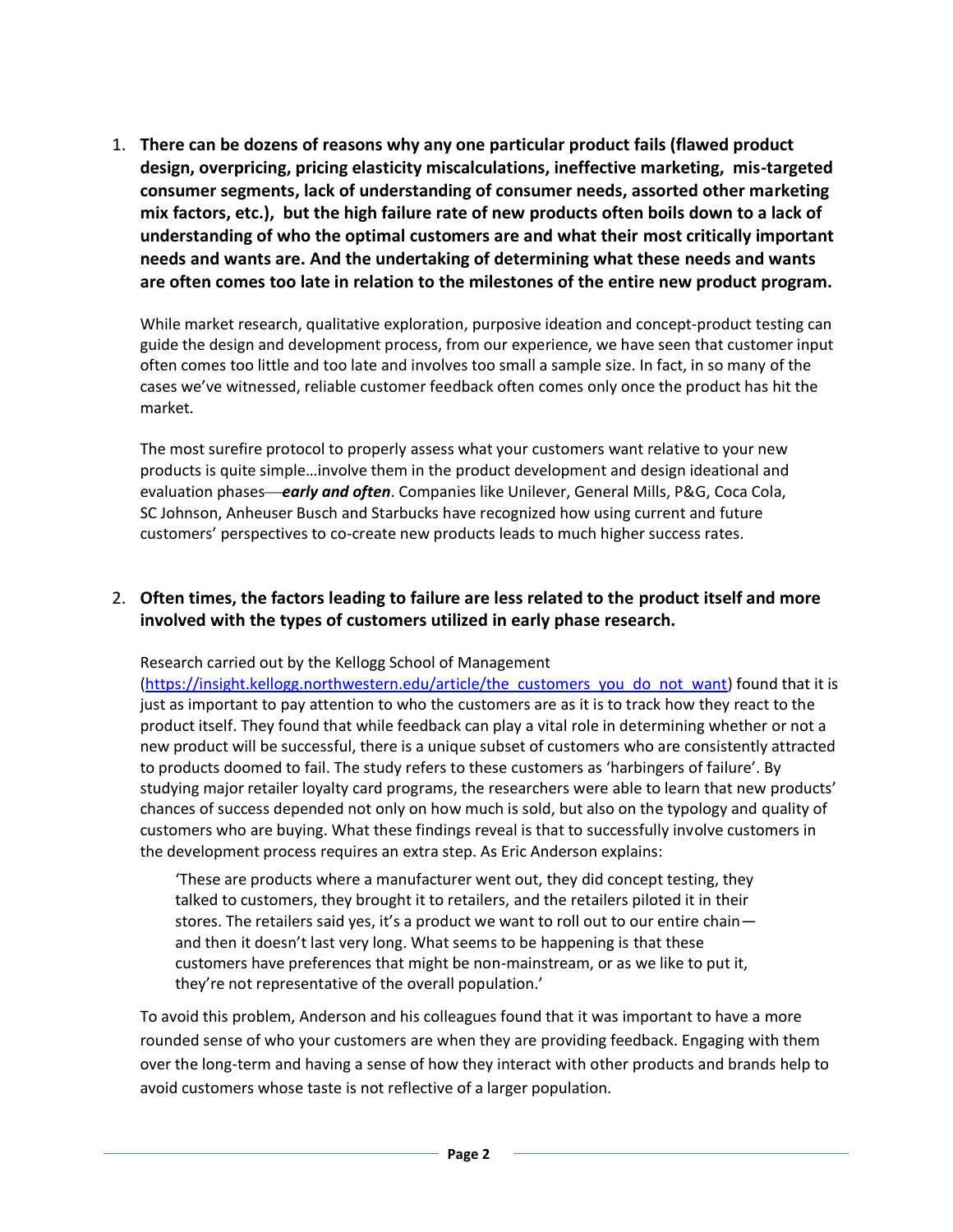#### 3. **Could causes of failure be related to:**

- a. Lack of customer ideation research and validation testing supporting the new product, its design, features and functions?
- b. Fixing and/or improving upon a non-existent or relatively low level pain problem?
- c. Incorrect pricing with little understanding of the product's potential elasticity?
- d. Inaccurate representation of a segmented research universe which contains little understanding of correctly targeted products and irrelevant customers?

### 4. **One failure we see quite often is lack of rigor behind sales, market planning and execution.**

Most of the product development methodologies, including the proprietary array we have used for our clients, apply a strong level of rigor and testing prior to allowing the product to move to the next phase or pass the "stage gate." However, most of these methodologies don't have the same level of rigor when it comes to marketing and sales planning, or if the methodology does, organizations ignore it.

There are four areas of rigor that should be considered by sales and marketing:

a. Planning. Sales and marketing should answer these questions with data and precision:

- What are the revenue goals for the new product over the first three years?
- At what price point are you planning to introduce the product?
- Based on the price point, how many total sales will you need to meet revenue goals?
- What sales funnel assumptions are you making about customer buying behavior? For a B2B example: How many marketing impressions will you need to make to get an inquiry about the product? How many inquiries will you need to get a proposal request? How many proposal requests will you need to get one sale?
- Based on the total number of sales and the sales funnel assumptions, how big should your prospect universe be?
- What percentage of sales will come from existing customers that may not require marketing cultivation and engagement?
- What is each salesperson responsible for?
- Will there be repeat purchases, and if so, what do you know about customer retention?
- b. Defining the customer. Define how the market breaks down into customer segments and personas and the specific value proposition and messages for each segment and persona combination with these questions:
	- What types of customer segments and personas are most likely to buy and why?
	- What is the buying behavior of the customers?
	- What is the "felt" need this product will solve for the customer?
	- How were your target personas selected?
	- Is your selected target universe large enough to meet revenue goals?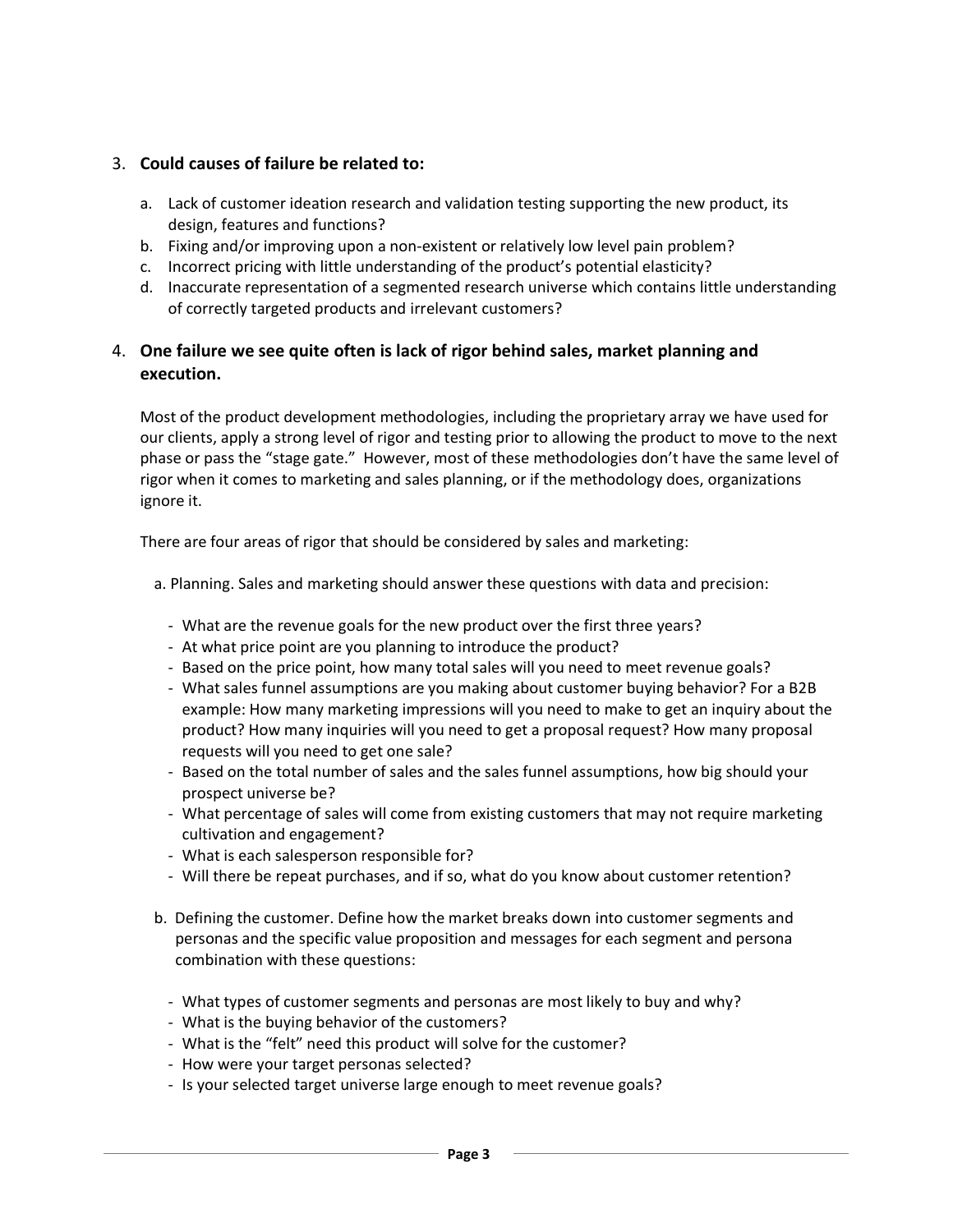- c. Refining value propositions. Based on the segmentation of the customer set and persona definition, the value propositions can be fine-tuned through these questions:
	- What is the value proposition for each segment and persona?
	- How will you communicate differently to each audience?
	- What is the best method to contact each persona within the segments?
	- What is the differentiation value of the product compared to competition?
	- What other needs do the personas have outside of the product?
- d. Developing marketing strategy and tactics. Identify marketing activities to reach the universe defined in planning and delivering the message defined above by asking:
	- How will we communicate with our target personas?
	- How will we cultivate a digital interaction?
	- What is the timing of the messages?
	- How will you integrate marketing and sales touches?
	- How was customer research used to define communications messages and media to the target personas?
	- How will you measure campaign success?

All too often, the new product gets lost in the noise of day-to-day pressures of driving revenue. Taking time to analyze and address these aforementioned questions with due diligence helps insure a successful new product launch. Avoid the "gut feel." If you can't answer these questions with supporting data, then you're opting for hoping the product launch will be successful—and we all know hope is not a strategy.

#### 5. **Neglecting to Address Broad, Generically Important Consumer Needs**

According to Nielsen BASES, approximately one half of innovations tested don't effectively convey whether and how they deliver on a broad consumer need. In some cases, such as when a new product is premium or targeted to a very specific audience, this is by design. Still, for a "niche" brand to have any chance of success, it must be incremental to the brand or to the category—ideally both. In our two decades of expertise in the new product ideation and testing space, we've seen that only about 5% of concepts that lack broad appeal will deliver above-average incrementality to the brand. That is, launches considered niche are rarely incremental and could actually shrink brand share depending on how much support is misdirected to them.

#### 6. **Failing to Provide and Measure a Satisfactory Product Use Experience Prior to Launch**

Some manufacturers striving to be more "agile" are streamlining their product testing prior to launch, increasing the likelihood that consumers' first experience with the new products will be suboptimal. In a recent Nielsen survey of more than 350 innovation professionals, 47% confessed that testing and optimizing the product experience tends to suffer most compared to other stages of the innovation process when speed to market is a priority.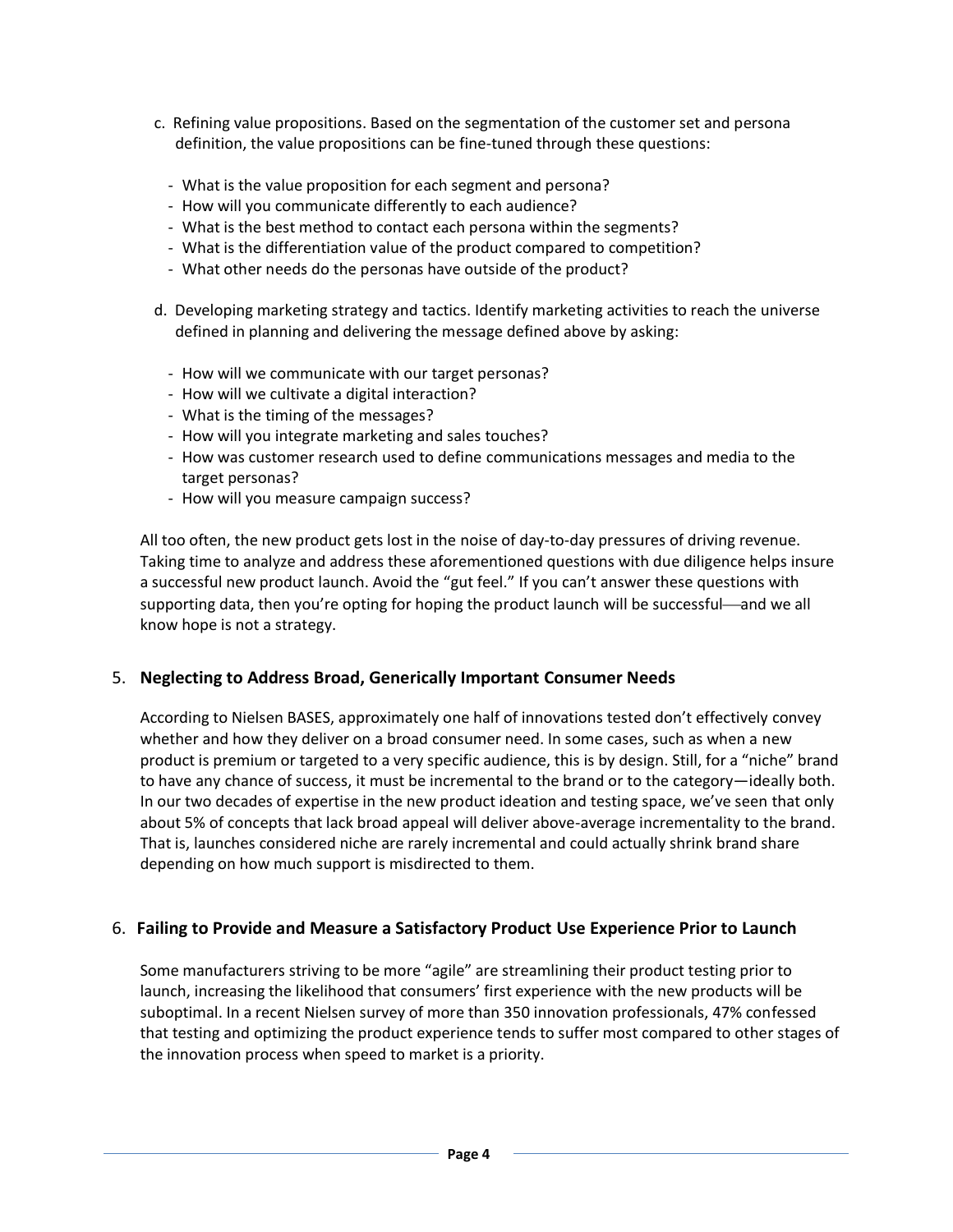Product experience is a key driver of repeat purchasing and long-term success. Brands often overestimate the loyalty of repeat buyers. Another Nielsen study found that, on average, it takes approximately eight purchases for a consumer to become a truly loyal buyer. Between the trial purchase and the first repeat purchase, a brand will lose approximately half of its initial triers. From the first repeat purchase to the second, the brand will again lose half of the remaining buyers. This cycle continues until the remaining franchise stabilizes—at around the eighth purchase. Without a strong product experience, brands won't make it to that eighth purchase, especially given the proliferation of new entrants, promotions and unavoidable variety-seeking.

### 7. **Buyer Attrition**

Based on our own validation and tracking observations, WACSIS has found that new products with strong performance in pre-market product testing were 10-12 times more likely to succeed inmarket than those with poor pre-market testing performance. Moreover, products that pre-market evaluation deems "not ready" in terms of their inability to deliver generically necessary productdriven dimensions but launch anyway are typically the ones to suffer in-market. The difference between a strong and a weak product experience can result in sales differences of 30% in year one. Closing this gap through fast, efficient pre-market testing has considerable advantages over inmarket remedial efforts.

## 8. **Retail Sales Mapped to Pre-Market Product Test Performance Providing Insufficient Marketing Support**

Another Nielsen study we found which reviewed 600 product launches across multiple markets and categories found that one-third of the initiatives failed as a function of insufficient marketing support. Interestingly, an exceedingly strong product or proposition would've made little difference for these launches—they simply didn't have the baseline marketing support needed to get the ball rolling. While sufficient marketing support in year one is crucial to get products launched, the challenges tend to stretch beyond year one. To remain competitive into year two, products cannot rely only on repeat customers—they also need a healthy influx of new triers. Because sustained trial demands a continued and growing awareness of the product, an investment in media is typically required to keep the product fresh in consumers' minds. Despite this reality, budgets are often cut after year one, which erodes sales velocity. Eventually, this results in a loss of distribution and inevitable decline in years two and three. This chain reaction explains why two-thirds of new products decrease in volume during their second year in market.

#### 9. **Consistent Overstating of Anticipated Level of Marketing Support**

Although these problems from insufficient marketing support become apparent after one or more years in market, they begin much earlier in the innovation planning stage. Nielsen has discovered that, of 80 randomly-selected U.S. product launches across multiple categories, most of the variance between the initial forecasted sales estimates and the actual in-market performance could be explained by overly-optimistic marketing assumptions. The average volumetric difference between these two scenarios—planned vs. actual support—was approximately 30%. Regardless of client,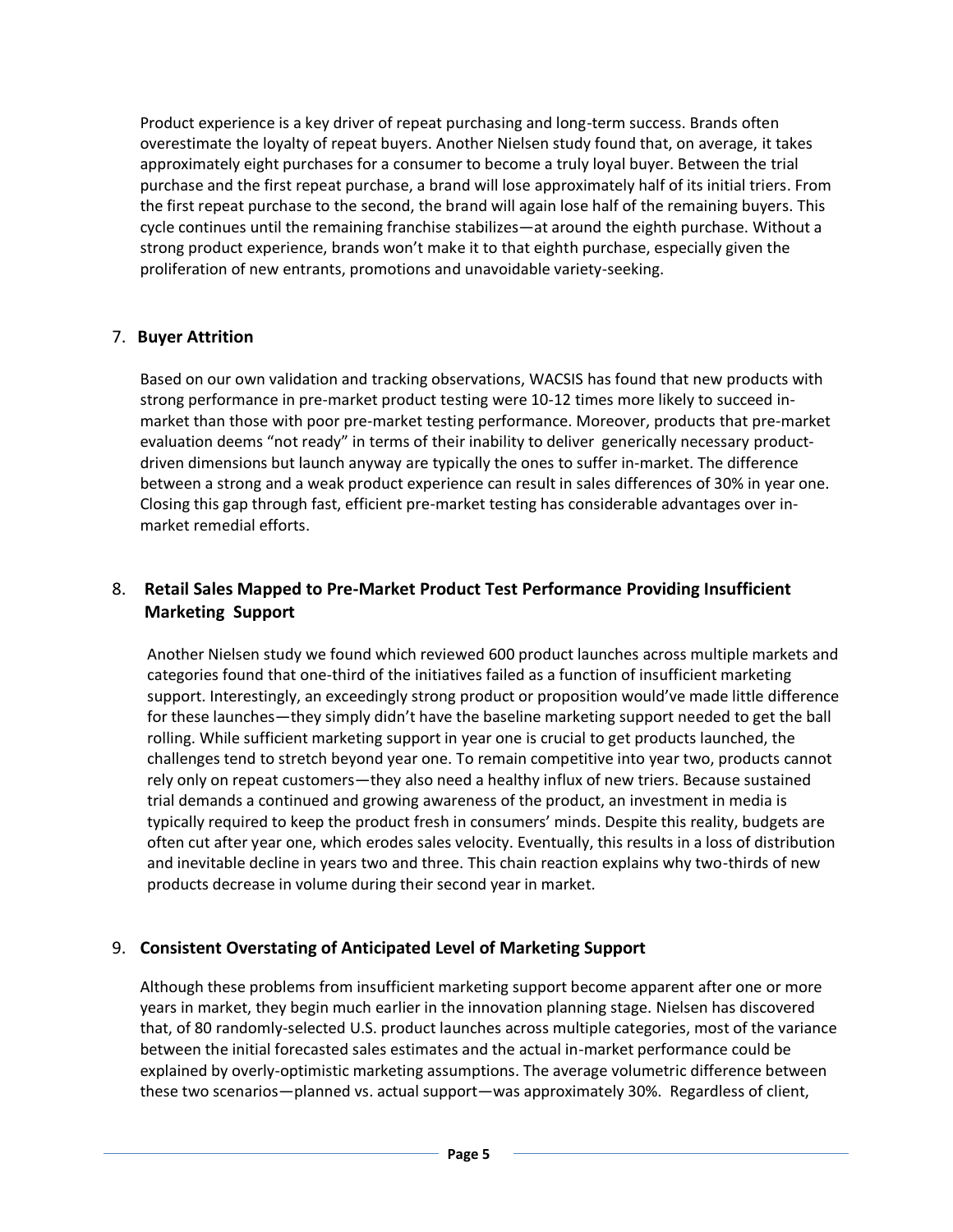country and category, many similar analyses that WACSIS has conducted over the years tell the same story: there's a consistent bias towards significantly overstating the anticipated level of marketing support.

#### 10. **Failure to Address Certain Principles Which Drive Successful Innovations**

There is no substitute for addressing various principles driving innovation success:

- a. Invest in a good idea.
- b. Transform it into a fantastic product that delivers on the promise.
- c. Effectively support the brand in year one so it has a chance to compete.
- d. Have the patience to drive enough penetration to build sustainable volume.
- e. Maintain organizational focus on only those innovations that will drive overall brand growth.
- f. The easiest path to the first page of search results, positive social media mentions, and a five-star rating is to offer a fantastic product experience that delights consumers.

### 11. **Lack of Preparation**

One of the biggest problems we've encountered is lack of preparation: Companies are so focused on designing and manufacturing new products that they postpone the hard work of preliminary ideation and testing and market planning until too late in the game. Since WACSIS is a research firm that specializes in market research studies and ideation for new product and re-branding launches, we regularly get calls from corporate product designers, developers, strategists, R&D, innovation officers and brand managers seeking help with their "revolutionary" products.

After listening to their initial commentaries and 'wish list' objectives, we ask about the research supporting their claims and whether they have done the due diligence relative to market planning. The classic response? "We haven't done any of that as yet, but we know anecdotally that it works and is totally safe." We've been hearing this for so long that we can often tell from one conversation whether the launch will succeed.

# 12. **Lack of Perspective Regarding Customer Pricing Initiatives**

It's critically important to have in-depth pricing discussions with target customers long before the product development team begins to draw up the engineering plans, and certainly long before any manufacturing resources are committed and configured to building something. Those discussions need to center on determining precisely what features customers truly care about, are willing to pay for, and the price they are willing to pay.

Shockingly, 80% of companies don't have this type of early-stage discussion with customers, ideally before product development. Most new product teams just develop the product, prepare it to go to market, and slap a price on it at the end of the process – without understanding whether customers value and are willing to pay for the product. These companies hope to monetize, but they have no real evidence that they will.

That is a recipe for failure, and it's the reason why two-thirds to four-fifths of new products fail.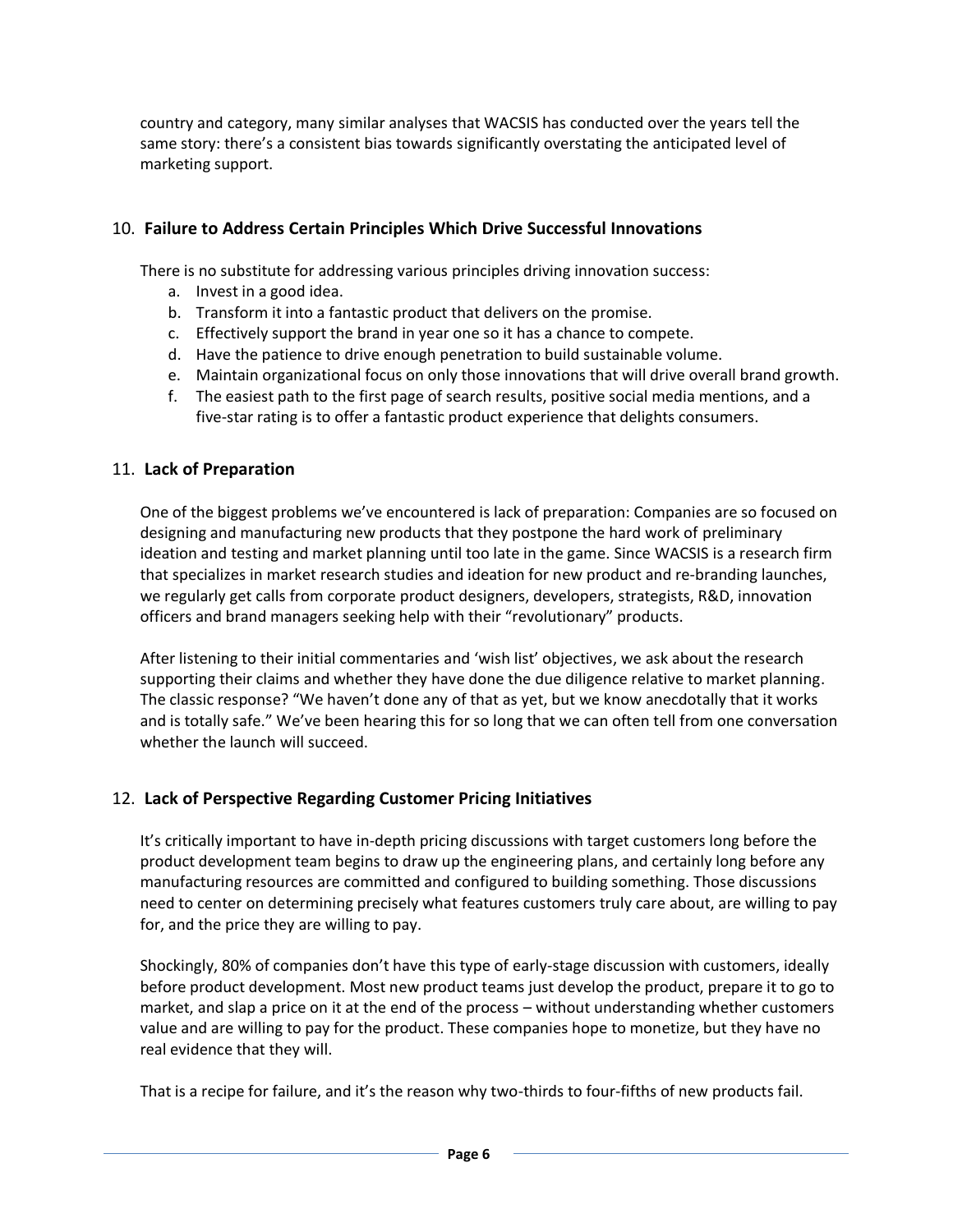Having that-important conversation with a number of target customers early in the product development will go a long way to reducing failure rates. It will help companies to design the product around what customer's value and are willing to pay for – or, in other words, design the product around the price as well as around unmet needs.

#### 13. **Poor Ideation and Brainstorming Procedures Coupled With Inadequate Tool Kits**

When respondents are confronted during exploratory or ideation research with a unique new product that they had never seen nor known before, one that is unlike anything they have known, they can never really know if they want it, and they can never conjure any unmet needs for such a product. When you present something to a consumer that he or she has never seen before, they do not know how to react. They have no reference point, especially if the idea is disruptive and has never before been marketed. Such a new product idea or concept is almost always doomed in focus groups since respondents wouldn't have the language, prior perspective or disposition to articulate their feelings and response to anything remotely like it. Original, different new product opportunities like the Aeron Chair usually fail in focus groups.

Here is a more detailed explanation of why traditional qualitative procedures fail us when working on the new product launch, along with 18 proprietary solutions that WACSIS employs for its customers in order to overcome these kinds of problems: [https://www.linkedin.com/pulse/focus](https://www.linkedin.com/pulse/focus-groups-have-declined-ideational-tool-choice-new-savitt/?published=t)[groups-have-declined-ideational-tool-choice-new-savitt/?published=t](https://www.linkedin.com/pulse/focus-groups-have-declined-ideational-tool-choice-new-savitt/?published=t)

#### 14. **Faulty Research Perspectives and Inappropriate Selection of Research Procedures**

#### **Basic problems regarding selection of ideation and subsequent quantitative techniques:**

- a. Poor planning and execution, especially relative to survey content. A great idea with the wrong communication of positioning can quickly die out. On numerous occasions, WACSIS has been brought in to help a client with concepts that failed in a BASES test. The methodology for testing might be very solid, but, when concept language and articulation of the proposition are wrong, the consumer won't bite. Don't risk walking into the testing stage without preparation. Your goal should be to create winning ideas and concepts. Without solid concept development, your best ideas may never make it past the initial stages. Planning your next concept test with an organization that truly understands how to create, then explore through research the upsides and downsides of a winning concept will save you time, money, and work. In addition, it will also help you decide which innovations are really worth championing—even if no one else shares your vision as yet.
- b. Failure to derive maximum insights and solutions from ideation, concept and/or product test results. Leaving insights and solutions on the table can come back and haunt the team once the new product has been launched.
- c. Slow research study turn-around times which new product design and development programs cannot tolerate and which preclude much needed testing ever being undertaken in the first place
- d. Lack of creativity in the analysis of results and derivation of strategic insights-solutions. Here are some creative analytic approaches we've been using for our clients relative to quantitative